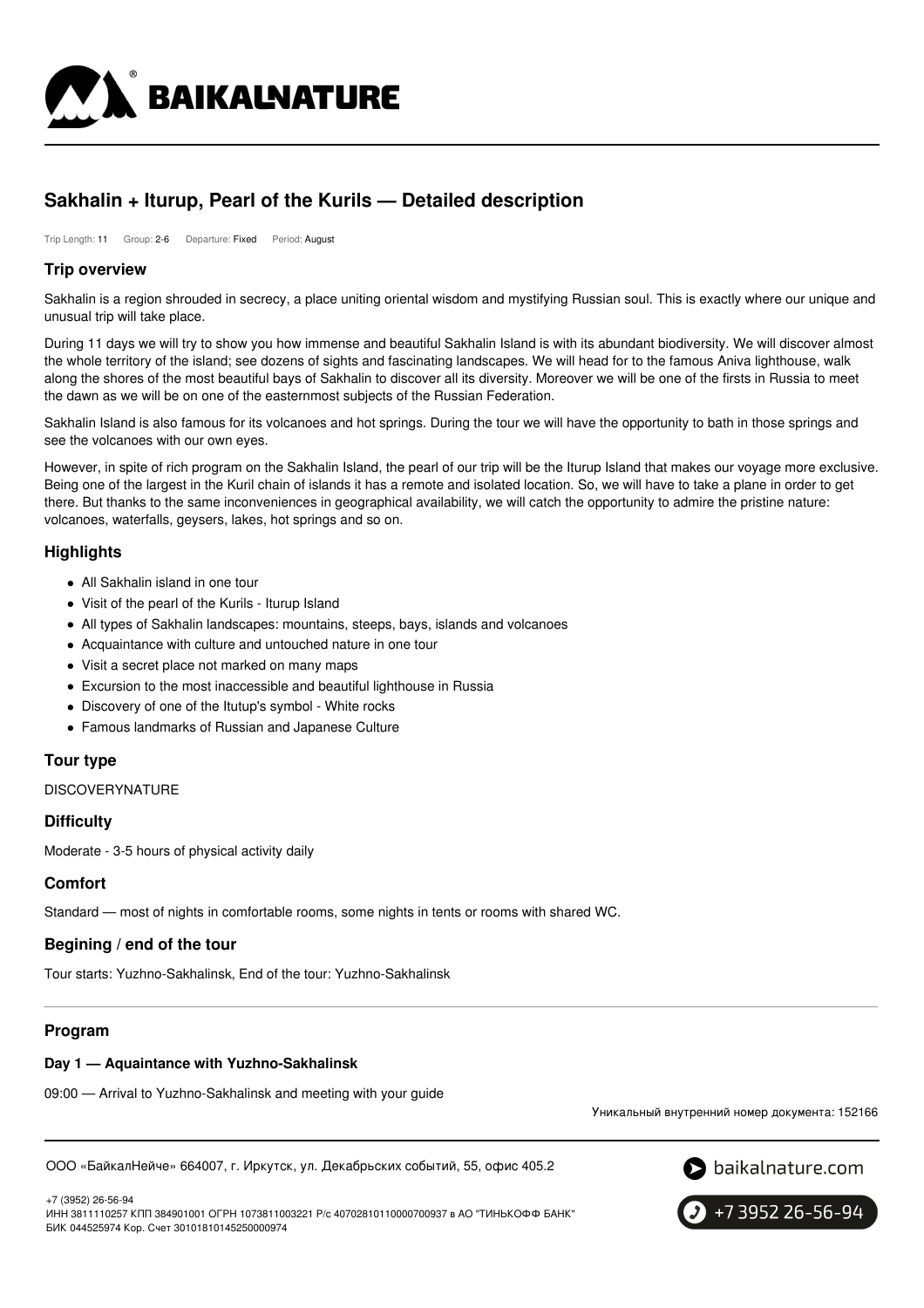

12:30 — Lunch (Not included)

#### 14:00 — Yuzhno-Sakhalinsk city-tour

17:00 — Dinner in the cafe (Not included)

Overnight in the hotel

Hotels: Accommodation in the hotel Gagarin, Twin room Comfort: Comfortable accommodation, WC and bath / shower in room

# **Day 2 — Along the east coast of Sakhalin**

- 08:00 Breakfast in the hotel
- 09:00 Departure to the Tikhaya bay
- 12:30 Discovery of Tikhay (Silent) bay
- 13:00 Lunch-picnic
- 14:00 Time at leisure
- 15:00 Return way to the city
- 19:00 Dinner (Not included)
	- Overnight in the hotel

Hotels: Accommodation in the hotel Gagarin, Twin room Comfort: Comfortable accommodation, WC and bath / shower in room

### **Day 3 — Sakhalin's most famous lighthouse**

- 06:00 Breakfast
- 07:00 Start of excursion to the Lighthouse Aniva
- 13:00 Lunch
- 14:00 Discovery of the lighthouse Aniva
- 15:00 Continuation of the excursion
- 19:00 Dinner (Not included)
	- Overnight at the resort

Hotels: Accommodation in the hotel Gagarin, Twin room Comfort: Comfortable accommodation, WC and bath / shower in room

# **Day 4 — Bizarre arches, caves and grottoes of Cape Giant**

- 08:00 Breakfast
- 09:00 Departure to the cape Giant
- 11:00 Exploration of the coastline
- 13:00 Lunch-picnic
- 15:00 Return to the city
- 19:00 Dinner in the hotel (Not included)
	- Overnight in the hotel

Hotels: Accommodation in the hotel Gagarin, Twin room Comfort: Comfortable accommodation, WC and bath / shower in room

# **Day 5 — Iturup -the pearl the Kurils islands**

- 08:00 Breakfast
- 10:30 Flight to the Iturup island
- 13:00 Lunch in the hotel's cafe (Not included)
- 14:00 Visit of Yankito Plateu
- 16:00 Excursion and bathing in the springs

Уникальный внутренний номер документа: 152166

ООО «БайкалНейче» 664007, г. Иркутск, ул. Декабрьских событий, 55, офис 405.2



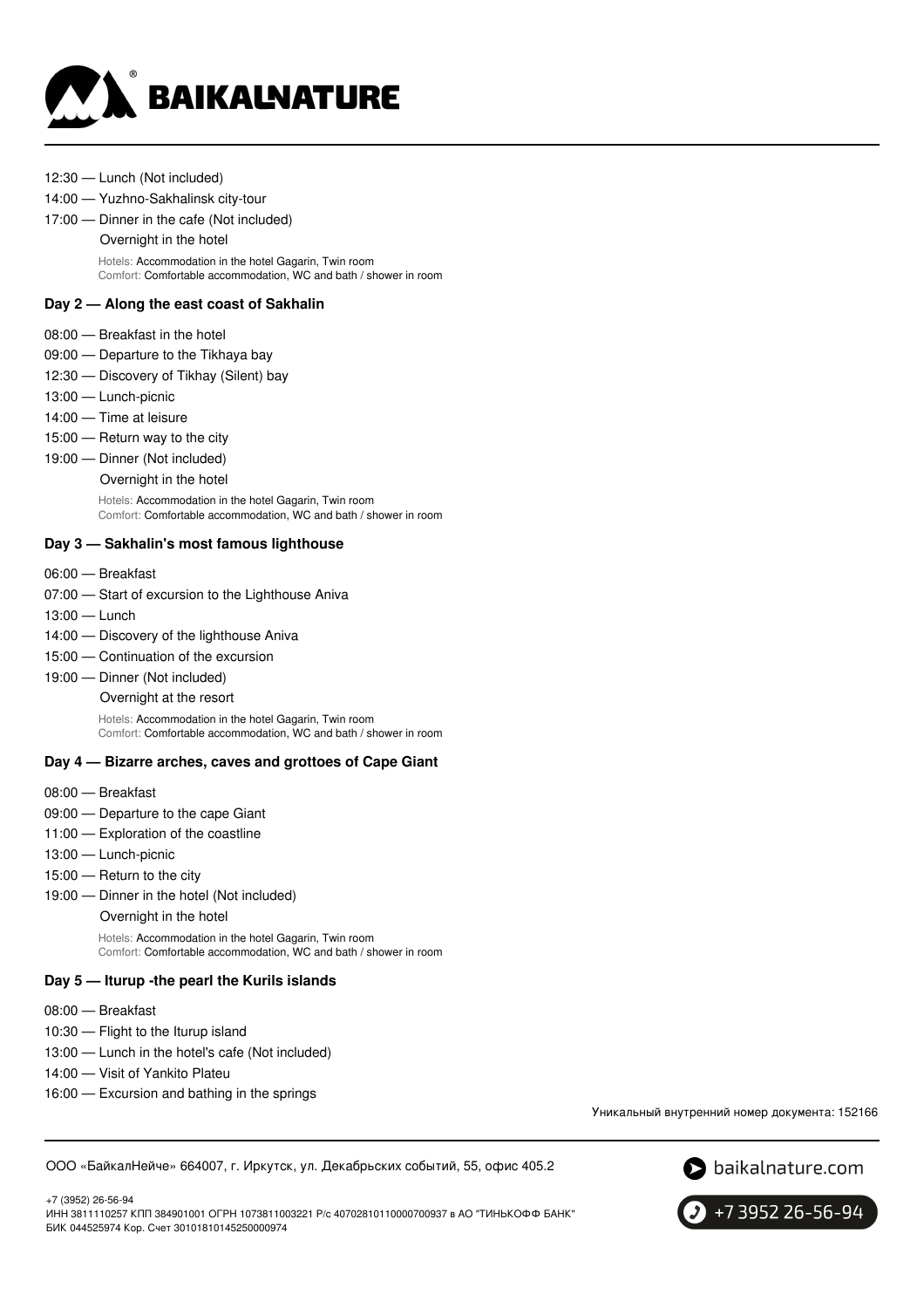

#### 19:00 — Dinner (Not included)

#### Overnight in the hotel

Hotels: Accommodation in the hotel "Ostrov", Iturup (Kurilsk), Twin room Comfort: Comfortable accommodation, WC and bath / shower in room

### **Day 6 — Baranskiy volcano**

- 09:00 Breakfast
- 11:00 Excursion to the volcano Baranskiy
- 13:00 Lunch-picnic
- 14:00 Bathing in the hot springs (Not included)
- 19:00 Dinner (Not included)

#### Overnight in the hotel

Hotels: Accommodation in the hotel "Ostrov", Iturup (Kurilsk), Twin room Comfort: Comfortable accommodation, WC and bath / shower in room

#### **Day 7 — White rocks**

- 09:00 Breakfast in the cafe
- 10:00 Start of the 4x4 excursion
- 13:00 Lunch (picnic)
- 16:00 Return to Kurilsk
- 19:00 Dinner (Not included)
	- Overnight in the hotel

Hotels: Accommodation in the hotel "Ostrov", Iturup (Kurilsk), Twin room Comfort: Comfortable accommodation, WC and bath / shower in room

### **Day 8 — Kasatka bay and Pacific ocean**

- 09:00 Breakfast
- 11:00 Departure to Kasatka bay
- 13:00 Lunch picnic
- 15:00 Visit of thermal springs (Not included)
- 19:00 Dinner in the local cafe (Not included)

Overnight in the hotel

Hotels: Accommodation in the hotel "Ostrov", Iturup (Kurilsk), Comfort: Comfortable accommodation, WC and shower on the floor

#### **Day 9 — Return from the Kuril Islands**

- 09:00 Breakfast
- 10:00 Transfer to the airport
- 17:00 Free time and rest
- 19:00 Dinner (Not included)
	- Overnight in the hotel

Hotels: Accommodation in the hotel Gagarin, Twin room Comfort: Comfortable accommodation, WC and bath / shower in room

#### **Day 10 — Reserve day**

- 09:00 Breakfast
- 11:00 Day at leisure in Yuzhno-Sakhalinsk

Уникальный внутренний номер документа: 152166

ООО «БайкалНейче» 664007, г. Иркутск, ул. Декабрьских событий, 55, офис 405.2



+7 (3952) 26-56-94 ИНН 3811110257 КПП 384901001 ОГРН 1073811003221 Р/с 40702810110000700937 в АО "ТИНЬКОФФ БАНК" БИК 044525974 Кор. Счет 30101810145250000974

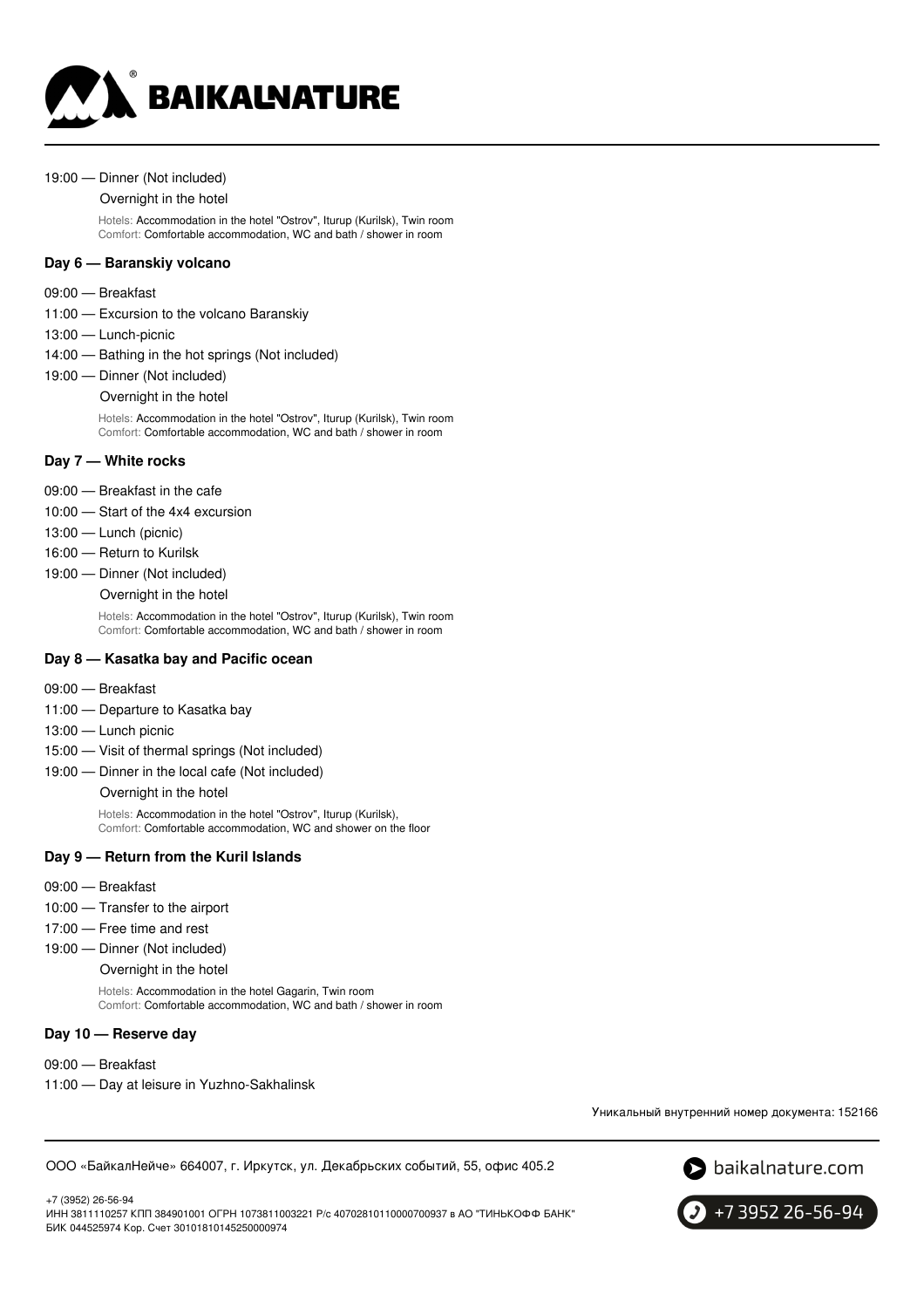

#### 13:00 — Lunch (Not included)

#### 19:00 — Dinner (Not included)

Overnight in the hotel

Hotels: Accommodation in the hotel Gagarin, Twin room Comfort: Comfortable accommodation, WC and bath / shower in room

### **Day 11 — End of the programme**

09:00 — Breakfast 11:00 — Transfer to the airport

# **Departures**

| <b>Start</b> | End        | <b>Basic price per person</b> |
|--------------|------------|-------------------------------|
| 06.08.2022   | 16.08.2022 | 212800.00 RUB                 |

# **Note**

The price is given for the group of 3 persons. If the the number of participants in the group is less, the price of the tour is following: For a group of 2 people - 261 800 rubles / person For a group of 4 people - 198 700 rubles / person For a group of 5 people - 181 900 rubles / person For a group of 3 people - 161 900 rubles / person The flights Yuzhno-Sakhalinsk - Iturup and Iturup - Yuzhno-Sakhalinsk are included. \*\*\* IMPORTANT: For all foreign citizens, it is necessary to apply for special permission to enter the territory of the border zone the Kuril Islands. The documents should be filed one month before the departure.

# **What's included**

#### **Price includes**

- Accommodation as per itinerary
- Transport as per itinerary
- Excursions and visits as per itinerary
- Transfer from airport / railway station on first day
- Transfer to airport / railway station on last day
- Railway tickets
- Letter of invitation
- Meals according to the program
- English-speaking guide services
- Reserves and national parks entrance permissions

# **Checklist & Equipment**

We recommend you to pack all your stuff in two bags: a small backpack and a large travelling bag.

SMALL BACKPACK: will be useful for carrying your personal belongings during the day (camera, film, personal medication, bottled water, etc.) You will also use it as hand luggage during air travel for all your heavy (to lighten the travel bag in the luggage compartment), fragile (camera, etc.) and necessary (toilet bag, etc.) things.

BIG TRAVEL BAG or BIG BACKPACK: must contain the rest of your stuff. It will be in the luggage compartment during the flight. It will be transported by vehicles.

# **Recommended checklist**

**Sunglasses** 

Уникальный внутренний номер документа: 152166

ООО «БайкалНейче» 664007, г. Иркутск, ул. Декабрьских событий, 55, офис 405.2



+7 (3952) 26-56-94 ИНН 3811110257 КПП 384901001 ОГРН 1073811003221 Р/с 40702810110000700937 в АО "ТИНЬКОФФ БАНК" БИК 044525974 Кор. Счет 30101810145250000974

**Price does not include**

- Personal expenses and tips
- Visa fees and travel insurance
- Optional activities
- Airline tickets

+7 3952 26-56-94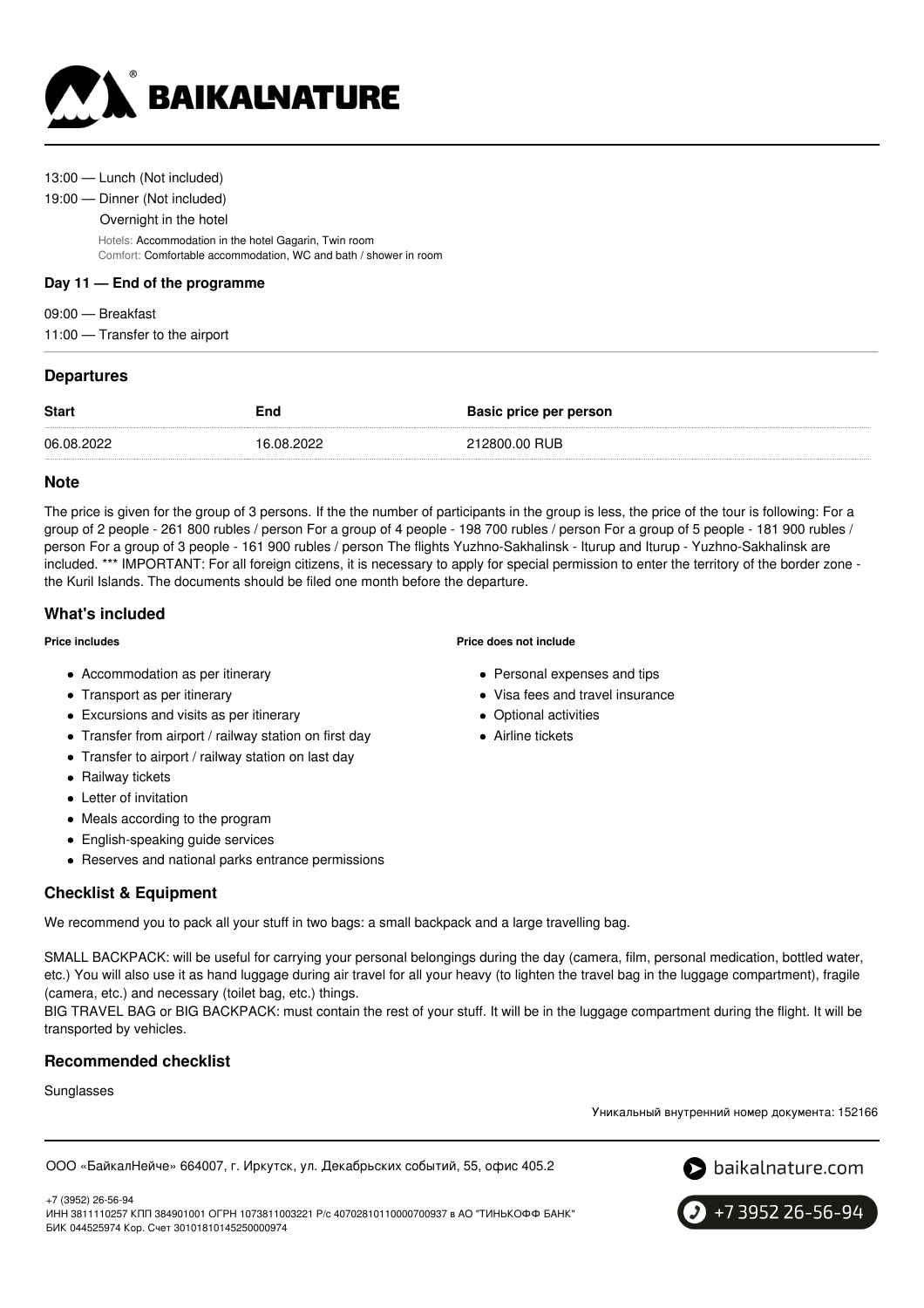

Raincoat or wind and waterproof shell jacket (with hood !) POLARTEC or similar pullover **Shorts** T-shirts Cap or hat to protect against sun Comfortable walking shoes (like Vibram or similar) **Swimsuit** Important travel documents: Passport and visa, original or electronic airplane tickets (with a sets of photocopies kept separately), bank card Charger and spare battery for camera/phone Photo / video camera

### **Meals**

If you are a vegetarian or have any particular preferences, please let us know, so we could adapt the menu.

### **Visa**

You need a tourist visa to travel to Russia. It can be issued for a maximum period of 30 days. Your passport has to be valid for at least six months after the expiry date of your visa and to have at least two blank pages.

BaikalNature offers visa support and has created "BaikalNature letter of invitation" package. If you buy a BaikalNature tour, this package is absolutely free; when you buy any other BaikalNature service, you will have to pay for this package. For more information please conact your nearest Russian Embassy or Visa Application Center.

# **Money**

The Russian currency is ruble. In all cities and many large villages of Russia, you can easily withdraw rubles, using a Visa or MasterCard, from ATMs, located in banks, department stores or hotel lobbies, some of them are open 24 hours a day. If you have euros or dollars with you, exchange offices will allow you to change them easily in the cities, seldom in the countryside. However, it can be difficult to exchange traveler's checks, even in cities.

# **Tipping**

All persons who compose the BaikalNature travel team (guides, drivers, cooks, etc.) are paid a decent wage for their services and do not expect any tips from you. So you have no obligation to leave anything. If you really want to express your satisfaction by leaving a gratuity, and if it is in foreign currency, be aware that torn or glued coins and banknotes cannot be exchanged. Anyway, thank you for your tips, left at your discretion in envelopes.

# **Health**

No compulsory vaccination.

You need to get a health examination before a great trip. Consult your doctor. Get a dental checkup. If you have health problems that could worsen during the trip, make sure you have taken all your medications with you.

Provide a first aid kit that includes among other items:

- aspirin or paracetamol,
- anti-diarrheal pills,
- antiseptic,
- adhesive plaster,
- sterile pads.

If you have individual diseases, make sure you have taken your medications.

# **Medical Form**

You should be physically fit enough for this tour.

Уникальный внутренний номер документа: 152166

ООО «БайкалНейче» 664007, г. Иркутск, ул. Декабрьских событий, 55, офис 405.2



+7 (3952) 26-56-94 ИНН 3811110257 КПП 384901001 ОГРН 1073811003221 Р/с 40702810110000700937 в АО "ТИНЬКОФФ БАНК" БИК 044525974 Кор. Счет 30101810145250000974